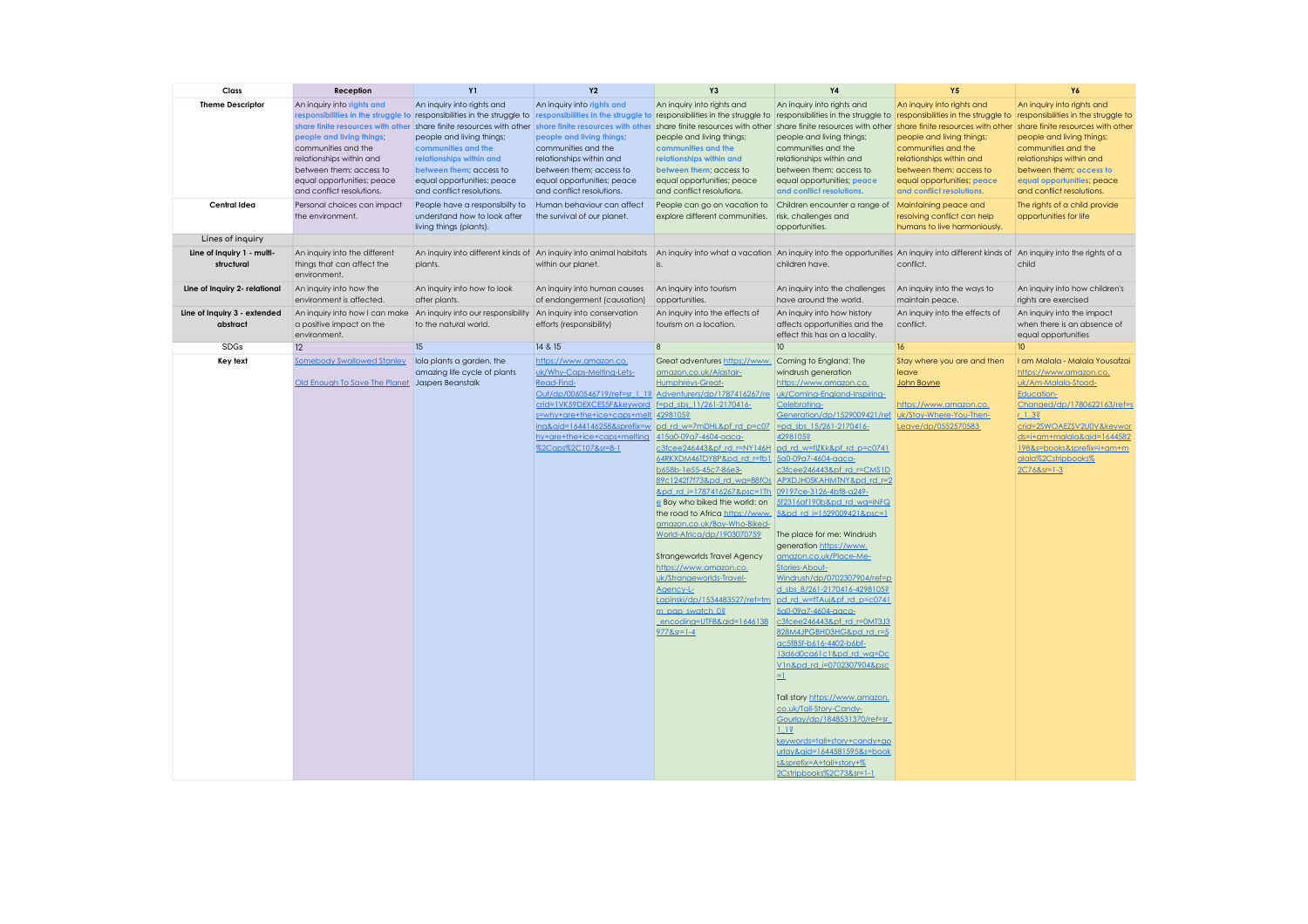| Class           | Reception                                                      | <b>Y1</b>                                                                                          | Y2                                                      | Y <sub>3</sub>                                                                                                                                            | Y4                                                          | <b>Y5</b>                                                    | Y6                                                                |
|-----------------|----------------------------------------------------------------|----------------------------------------------------------------------------------------------------|---------------------------------------------------------|-----------------------------------------------------------------------------------------------------------------------------------------------------------|-------------------------------------------------------------|--------------------------------------------------------------|-------------------------------------------------------------------|
| English Writing | Literacy: Writing: How can you<br>write instructions to grow a | Genres Covered: Narrative,<br>Letter                                                               | Genres Covered: Letter,<br>Narrative, Non-Chronological | Genres Covered: Letter,<br>Recount, Narrative                                                                                                             | Genres Covered: Narrative,<br>Recount, Poetry               | Genres Covered: Instructions,<br>Poetry, Narrative,          | Genres Covered: Biographies,<br>Play Script, Non-Chronological    |
|                 | vegetable patch? When                                          |                                                                                                    | Report                                                  |                                                                                                                                                           |                                                             |                                                              | Report, Poetry                                                    |
|                 | writing sentences, what do we                                  | - Understand and use adverbs                                                                       |                                                         | - identify word classes in                                                                                                                                | - identify word classes in                                  | - also identify word classes in                              |                                                                   |
|                 | have to include? What goes at<br>the beginning of a sentence?  | such as kindly, fast, carefully,<br>crossly, which describe how an  - Reinforce use of subordinate | - Consolidate learning.                                 | contexts which are<br>challenging; in guided writing,                                                                                                     | contexts which are<br>challenging; in guided writing,       | contexts which are<br>challenging; in guided writing,        | - use cloze procedure activity<br>to insert words of a given word |
|                 | Could we use another word                                      | action is done;                                                                                    | conjunctions.                                           | discuss whether particular                                                                                                                                | discuss whether particular                                  | discuss whether particular                                   | class, including pronoun,                                         |
|                 | for?                                                           | - Use adverbs to describe                                                                          | - Continue to identify present                          | words are needed e.g. Do they                                                                                                                             | words are effective - Do they                               | words are effective - Do they                                | preposition and determiner;                                       |
|                 |                                                                | people's actions.                                                                                  | and past tense verb forms.                              | make the sentence stronger?                                                                                                                               | make the sentence stronger?;                                | make the sentence stronger?;                                 | edit teacher's weak sentence                                      |
|                 |                                                                | - Continue to identify past                                                                        | - Play games to reinforce                               | How?                                                                                                                                                      | play games to consolidate four How?; play games to          |                                                              | which requires improvement;                                       |
|                 |                                                                | tense verb forms;                                                                                  | understanding of the four                               | - make suitable choices of                                                                                                                                | key word classes                                            | consolidate word classes                                     | dictate sentences which                                           |
|                 |                                                                | build bank of past tense words sentence functions; identify                                        |                                                         | sentence type according to                                                                                                                                | - independently make suitable                               | - identify commands and                                      | model word classes taught;                                        |
|                 |                                                                | child can write e.g. looked,<br>gave, ate, was, came, found,                                       | given sentences; compose<br>different sentence types.   | chosen genre; know when an<br>exclamation requires a !; write                                                                                             | choices of sentence type<br>according to chosen genre;      | questions from more abstract<br>possibilities (which may be  | play games to consolidate<br>word classes; also identify word     |
|                 |                                                                | hid, made.                                                                                         |                                                         | sentences with increasing                                                                                                                                 | write sentences with increasing                             | indirect); write a variety of                                | classes in contexts which are                                     |
|                 |                                                                | -Understand how the prefix-un                                                                      |                                                         | grammatical accuracy                                                                                                                                      | grammatical control, in both                                | sentence types when writing                                  | challenging; independently                                        |
|                 |                                                                | can alter the meaning of verbs                                                                     |                                                         | - use a growing range of                                                                                                                                  | dialogue and narrative, and in                              | dialogue, in order to show                                   | find the antonyms to a set of                                     |
|                 |                                                                | and adjectives.                                                                                    |                                                         | conjunctions to confidently                                                                                                                               | non-fiction writing                                         | character or advance the                                     | given words; revise possessive                                    |
|                 |                                                                |                                                                                                    |                                                         | join ideas within sentences;                                                                                                                              | - make successful choices                                   | action e.g. exclamation                                      | pronoun; strengthen and                                           |
|                 |                                                                |                                                                                                    |                                                         | identify conjunctions in texts<br>and own writing                                                                                                         | when composing sentences,<br>according to the genre; read   | - write formal and informal<br>sentences, selecting          | improve verbs in writing<br>- identify commands, questions        |
|                 |                                                                |                                                                                                    |                                                         | - increasingly control a variety                                                                                                                          | own writing aloud to an                                     | conjunctions and cohesive                                    | and exclamations from more                                        |
|                 |                                                                |                                                                                                    |                                                         | of verb forms in spoken and                                                                                                                               | audience, as part of                                        | devices to suit level of                                     | abstract possibilities (which                                     |
|                 |                                                                |                                                                                                    |                                                         | written contexts; spot quickly                                                                                                                            | evaluation process                                          | formality; dictate formal and                                | may be indirect); write a                                         |
|                 |                                                                |                                                                                                    |                                                         | during reading                                                                                                                                            | - increasingly control a variety                            | informal sentences                                           | variety of sentence types when                                    |
|                 |                                                                |                                                                                                    |                                                         | - begin to use a comma to                                                                                                                                 | of verb forms in spoken and                                 | - increasingly control a variety                             | writing dialogue, in order to                                     |
|                 |                                                                |                                                                                                    |                                                         | separate main clause from<br>subordinate clause; match                                                                                                    | written contexts; identify<br>confidently during reading;   | of verb forms in spoken and<br>written contexts; identify    | show character or advance<br>the action                           |
|                 |                                                                |                                                                                                    |                                                         | words in contracted form to                                                                                                                               | practise changing extract from confidently during reading;  |                                                              | - employ and control a variety                                    |
|                 |                                                                |                                                                                                    |                                                         | their equivalent e.g. could've = one tense to another                                                                                                     |                                                             | spell correctly a wide range of                              | of verb forms in spoken and                                       |
|                 |                                                                |                                                                                                    |                                                         | could have                                                                                                                                                | - during shared and guided                                  | verb forms useful and relevant                               | written contexts; spell correctly                                 |
|                 |                                                                |                                                                                                    |                                                         | - refine understanding of the                                                                                                                             | writing activities, model regular                           | to own writing                                               | a wide range of verb forms                                        |
|                 |                                                                |                                                                                                    |                                                         | meaning of less familiar words,                                                                                                                           | use of a comma to separate                                  | read sentence aloud to hear                                  | useful and relevant to own                                        |
|                 |                                                                |                                                                                                    |                                                         | being more adventurous to use main clause from subordinate<br>these in own writing; sometimes clause; read sentence aloud to analyse range of punctuation |                                                             | its sense; discuss, highlight and                            | writing; identify 1st or 3rd<br>person when reading               |
|                 |                                                                |                                                                                                    |                                                         | use a dictionary and thesaurus hear its sense                                                                                                             |                                                             | in texts, sometimes improving                                | - read and enjoy poetry,                                          |
|                 |                                                                |                                                                                                    |                                                         | to build these skills; define                                                                                                                             | - refine understanding of the                               | punctuation choices; revise                                  | comparing its use of sentence                                     |
|                 |                                                                |                                                                                                    |                                                         | relevant topic vocabulary                                                                                                                                 | meaning of less familiar words,                             | meaning of ambiguity                                         | structure and punctuation with                                    |
|                 |                                                                |                                                                                                    |                                                         | - in spoken and written                                                                                                                                   | being more adventurous to use                               | - refine understanding of the                                | that of prose; write different                                    |
|                 |                                                                |                                                                                                    |                                                         | contexts, apply known rules of                                                                                                                            | these in own writing; use a                                 | meaning of less familiar words,                              | types of poems                                                    |
|                 |                                                                |                                                                                                    |                                                         | Standard English; respond to<br>errors by modelling correct                                                                                               | dictionary and thesaurus to<br>build these skills; match    | being more adventurous to use<br>these in own writing; use a | - use bullet points where<br>appropriate; revise use of           |
|                 |                                                                |                                                                                                    |                                                         | verb forms orally                                                                                                                                         | homophone word cards to                                     | dictionary and thesaurus to                                  | apostrophe; provide dictated                                      |
|                 |                                                                |                                                                                                    |                                                         |                                                                                                                                                           | their meanings                                              | build these skills; match                                    | sentences which require                                           |
|                 |                                                                |                                                                                                    |                                                         |                                                                                                                                                           | - in spoken and written                                     | homophone word cards to                                      | decisions about punctuation,                                      |
|                 |                                                                |                                                                                                    |                                                         |                                                                                                                                                           | contexts, apply known rules of                              | their meanings                                               | sometimes including dash,                                         |
|                 |                                                                |                                                                                                    |                                                         |                                                                                                                                                           | Standard English; respond to<br>errors by modelling correct | - in spoken and written<br>contexts, apply known rules of    | semi-colon and colon; read<br>sentence aloud to hear its          |
|                 |                                                                |                                                                                                    |                                                         |                                                                                                                                                           | verb forms orally; drama which Standard English to practise |                                                              | sense; discuss, highlight and                                     |
|                 |                                                                |                                                                                                    |                                                         |                                                                                                                                                           | requires formal language                                    | formal language                                              | analyse range of punctuation                                      |
|                 |                                                                |                                                                                                    |                                                         |                                                                                                                                                           |                                                             |                                                              | in texts, sometimes improving                                     |
|                 |                                                                |                                                                                                    |                                                         |                                                                                                                                                           |                                                             |                                                              | punctuation choices; revise                                       |
|                 |                                                                |                                                                                                    |                                                         |                                                                                                                                                           |                                                             |                                                              | meaning of ambiguity                                              |
|                 |                                                                |                                                                                                    |                                                         |                                                                                                                                                           |                                                             |                                                              | - refine definitions of<br>challenging words, being more          |
|                 |                                                                |                                                                                                    |                                                         |                                                                                                                                                           |                                                             |                                                              | adventurous to use these in                                       |
|                 |                                                                |                                                                                                    |                                                         |                                                                                                                                                           |                                                             |                                                              | own writing; use a dictionary                                     |
|                 |                                                                |                                                                                                    |                                                         |                                                                                                                                                           |                                                             |                                                              | and thesaurus to build these                                      |
|                 |                                                                |                                                                                                    |                                                         |                                                                                                                                                           |                                                             |                                                              | skills; edit and improve words;                                   |
|                 |                                                                |                                                                                                    |                                                         |                                                                                                                                                           |                                                             |                                                              | match homophone word                                              |
|                 |                                                                |                                                                                                    |                                                         |                                                                                                                                                           |                                                             |                                                              | cards to their meanings<br>- apply Standard English to            |
|                 |                                                                |                                                                                                    |                                                         |                                                                                                                                                           |                                                             |                                                              | practise formal language,                                         |
|                 |                                                                |                                                                                                    |                                                         |                                                                                                                                                           |                                                             |                                                              | including the subjunctive form                                    |
|                 |                                                                |                                                                                                    |                                                         |                                                                                                                                                           |                                                             |                                                              | e.g. Were they to get lost                                        |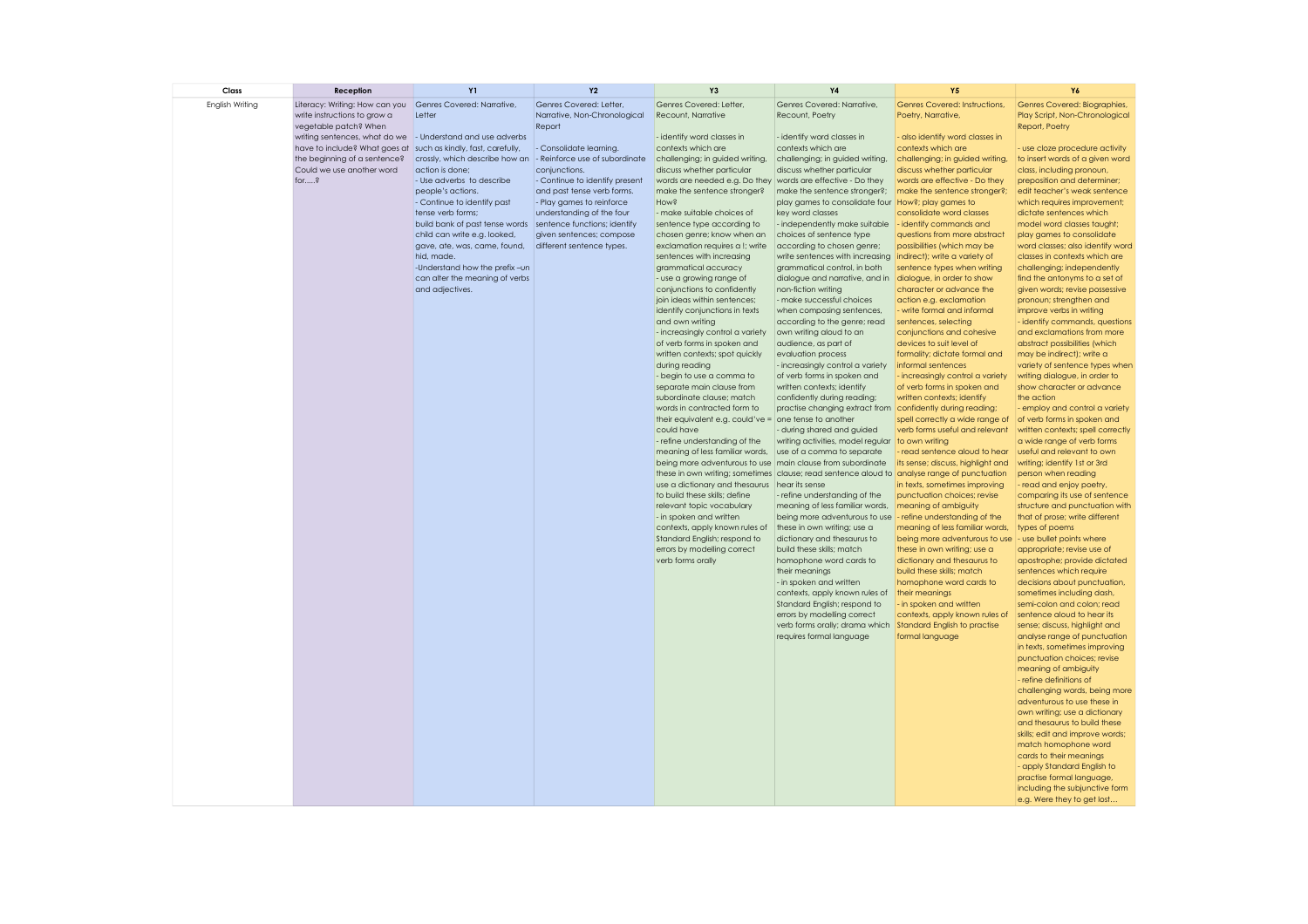| Class   | Reception                                                                                                                                                                                                                                      | <b>Y1</b>                                                                                                                                                                                                                                                                                                                                                                  | <b>Y2</b>                                                                                                                                                                                                                                                                                                                                                                                                                                                                                                             | Y <sub>3</sub>                                                                                                                                                                                                                                                                                                                                                                                                                                                                                                                                           | <b>Y4</b>                                                                                                                                                                                                                                                                                    | <b>Y5</b>                                                                                                                                                                                                                                                                                                                                             | Y6                                                                                                                                                                                                                                                                                                                                                                                                                                                                                                                                                                                                                                                                                                                                                                                                                      |
|---------|------------------------------------------------------------------------------------------------------------------------------------------------------------------------------------------------------------------------------------------------|----------------------------------------------------------------------------------------------------------------------------------------------------------------------------------------------------------------------------------------------------------------------------------------------------------------------------------------------------------------------------|-----------------------------------------------------------------------------------------------------------------------------------------------------------------------------------------------------------------------------------------------------------------------------------------------------------------------------------------------------------------------------------------------------------------------------------------------------------------------------------------------------------------------|----------------------------------------------------------------------------------------------------------------------------------------------------------------------------------------------------------------------------------------------------------------------------------------------------------------------------------------------------------------------------------------------------------------------------------------------------------------------------------------------------------------------------------------------------------|----------------------------------------------------------------------------------------------------------------------------------------------------------------------------------------------------------------------------------------------------------------------------------------------|-------------------------------------------------------------------------------------------------------------------------------------------------------------------------------------------------------------------------------------------------------------------------------------------------------------------------------------------------------|-------------------------------------------------------------------------------------------------------------------------------------------------------------------------------------------------------------------------------------------------------------------------------------------------------------------------------------------------------------------------------------------------------------------------------------------------------------------------------------------------------------------------------------------------------------------------------------------------------------------------------------------------------------------------------------------------------------------------------------------------------------------------------------------------------------------------|
| Maths   | White Rose: Find my Pattern:<br>doubling, sharing and<br>grouping, even and odd,<br>spatial reasoning (3), visualise<br>and build<br>On the move: deepening<br>understanding, patterns and<br>relationships, spatial reasoning<br>(4), mapping | White Rose<br>Measurement: Money<br>Measurement: Time                                                                                                                                                                                                                                                                                                                      | White Rose<br>Measurement: Time<br>Measurement: Mass, Capacity<br>& Temperature                                                                                                                                                                                                                                                                                                                                                                                                                                       | White Rose<br>Measurement: Mass and<br>Capacity                                                                                                                                                                                                                                                                                                                                                                                                                                                                                                          | White Rose<br>Geometry: Position & Direction                                                                                                                                                                                                                                                 | <b>White Rose</b><br>Geometry: Properties of Shape Geometry: Properties of Shape Geometry: Position & Direction Consolidation<br>Measurement: Converting units<br>Measurement: Volume                                                                                                                                                                 | <b>White Rose</b>                                                                                                                                                                                                                                                                                                                                                                                                                                                                                                                                                                                                                                                                                                                                                                                                       |
| Science | Understanding the world: Can<br>they explain the basic needs of<br>plants? Can they observe the<br>growth of plants over time?                                                                                                                 | Plants: Can they name the<br>petals, stem, leaf, bulb, flower,<br>seed, stem and root of a<br>plant? Can they identify and<br>name a range of common<br>plants and trees? Can they<br>recognise deciduous and<br>evergreen trees? Can they<br>name the trunk, branches and<br>root of a tree? Can they<br>describe the parts of a plant<br>(roots, stem, leaves, flowers)? | Living Things and their Habitats Light<br>Can they match certain living<br>things to the habitats they are<br>found in?<br>Can they explain the<br>differences between living and<br>non-living things?<br>Can they decide whether<br>something is living, dead or<br>non-living?<br>Can they describe how plants<br>and animals are suited to their<br>habitat?<br>Can they describe how a<br>habitat provides for the basic<br>needs of things living there?<br>Can they describe a range of<br>different habitats? | Can they recognise that they<br>need light in order to see<br>things?<br>Can they recognise that dark is are conductors of electricity?<br>the absence of light?<br>Can they notice that light is<br>reflected from surfaces?<br>Can they recognise that light<br>from the sun can be<br>dangerous and that there are<br>ways to protect their eyes?<br>Can they recognise that<br>shadows are formed when the<br>light from a light source is<br>blocked by a solid object?<br>Can they find patterns in the<br>way that the size of shadows<br>change? | Electricity:<br>Can they explain how a bulb<br>might get lighter?<br>Can they recognise if all metals<br>Can they work out which<br>metals can be used to<br>connect across a gap in a<br>circuit?<br>Can they explain why cautions<br>are necessary for working<br>safely with electricity? | Earth and Space:<br>Can they compare the time of<br>day at different places on the<br>earth?<br>Can they create shadow<br>clocks?<br>Can they begin to understand<br>how older civilizations used the<br>sun to create astronomical<br>clocks, e.g. Stonehenge?<br>Can they explore the work of<br>some scientists? (Ptolemy,<br>Alhazen, Copernicus) | Living Things and their Habitats:<br>Can they describe how living<br>things are classified into broad<br>groups according to common<br>observable characteristics and<br>based on similarities and<br>differences including<br>microorganisms, plants and<br>animals?<br>Can they give reasons for<br>classifying plants and animals<br>based on specific<br>characteristics?<br>Can they explain why<br>classification is important?<br>Can they readily group animals<br>into reptiles, fish, amphibians,<br>birds and mammals?<br>Can they subdivide their<br>original groupings and explain<br>their divisions?<br>Can they group animals into<br>vertebrates and invertebrates?<br>Can they find out about the<br>significance of the work of<br>scientists such as Carl Linnaeus,<br>a pioneer of classification? |
| History | Understanding the world - How<br>has the planet changed over<br>time? Is it shared differently<br>now than in the past?                                                                                                                        | Do they appreciate that some<br>famous people have helped<br>our lives be better today? Can<br>they tell us about an important<br>historical event?                                                                                                                                                                                                                        | Knowledge and Interpretation: Knowledge and Interpretation: Historical Enquiry<br>Can they explain why their<br>locality (as wide as it needs to<br>historical event?<br><b>Historical Enquiry</b><br>Can they research a famous<br>event that happens in Britain<br>and why it has been<br>happening for some time?<br>Can they explain why<br>someone in the past acted in<br>the way they did?                                                                                                                     | Can they use various sources of from the past and use<br>be) is associated with a special evidence to answer questions? photographs and illustrations to over the years?<br>Can they use various sources to<br>piece together information<br>about a period in history?                                                                                                                                                                                                                                                                                  | <b>Historical Enquiry:</b><br>Can they research what it was<br>present their findings?<br>Can they independently, or as<br>part of a group, present an<br>aspect they have researched<br>about a given period of history<br>using multimedia skills when<br>doing so?                        | Knowledge and Interpretation: Historical Enquiry:<br>Do they have a good<br>like for a child in a given period understanding as to how crime<br>and punishment has changed                                                                                                                                                                            | Can they look at two different<br>versions and say how the<br>author may be attempting to<br>persuade or give a specific<br>viewpoint?                                                                                                                                                                                                                                                                                                                                                                                                                                                                                                                                                                                                                                                                                  |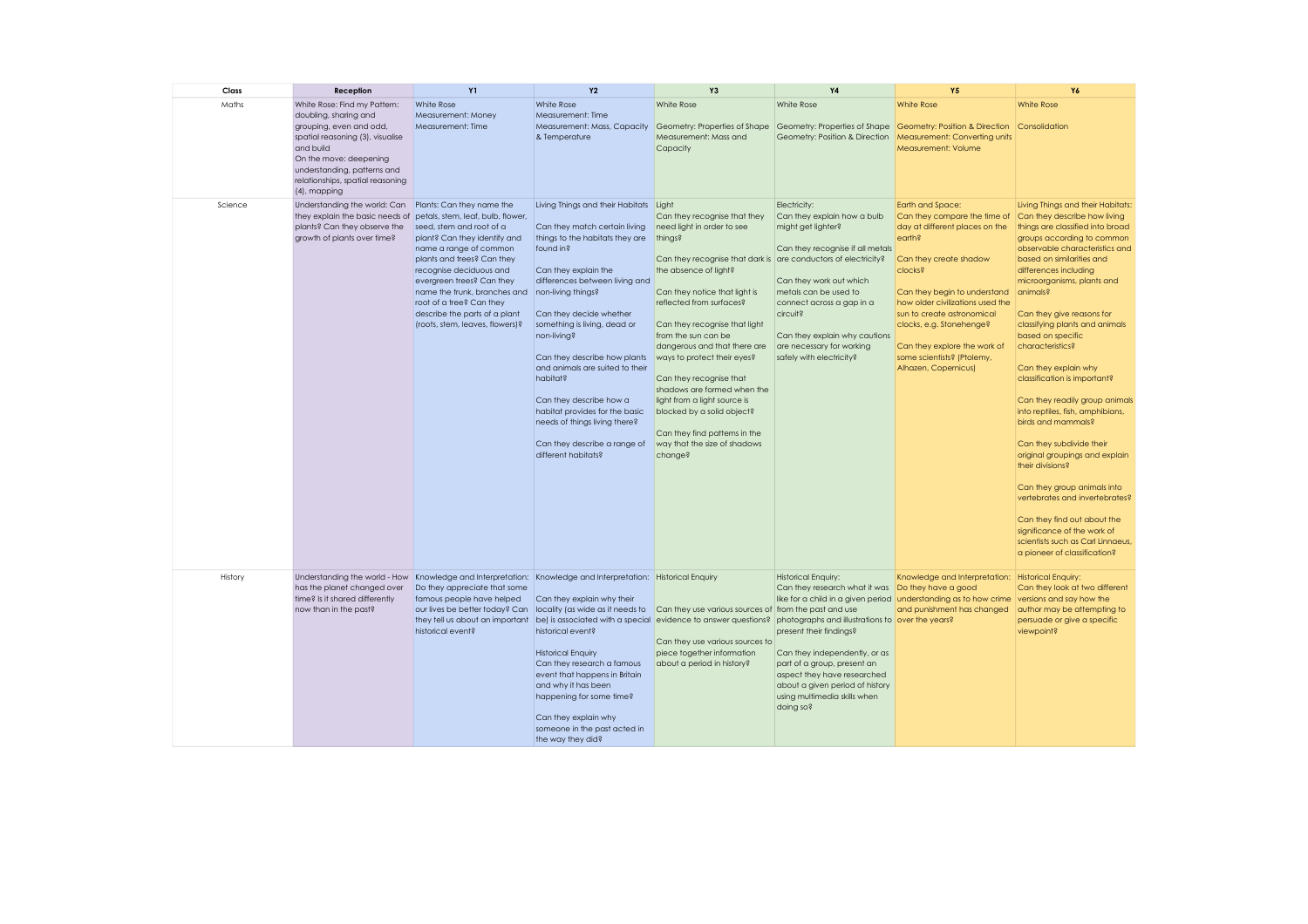| Class     | Reception                                                                                                                                                                                                                                                                  | <b>Y1</b>                                                                                                                                                                                                                                                                                                                | <b>Y2</b>                                                                                                                                                                                                                                                                                                                                                                                    | Y <sub>3</sub>                                                                                                                                                                                                                                                                                                                                                                                                        | <b>Y4</b>                                                                                                                                                                                                                                          | <b>Y5</b>                                                                                                                                                                                                                    | Y6                                                                                                                                                                                                              |
|-----------|----------------------------------------------------------------------------------------------------------------------------------------------------------------------------------------------------------------------------------------------------------------------------|--------------------------------------------------------------------------------------------------------------------------------------------------------------------------------------------------------------------------------------------------------------------------------------------------------------------------|----------------------------------------------------------------------------------------------------------------------------------------------------------------------------------------------------------------------------------------------------------------------------------------------------------------------------------------------------------------------------------------------|-----------------------------------------------------------------------------------------------------------------------------------------------------------------------------------------------------------------------------------------------------------------------------------------------------------------------------------------------------------------------------------------------------------------------|----------------------------------------------------------------------------------------------------------------------------------------------------------------------------------------------------------------------------------------------------|------------------------------------------------------------------------------------------------------------------------------------------------------------------------------------------------------------------------------|-----------------------------------------------------------------------------------------------------------------------------------------------------------------------------------------------------------------|
| Geography | Understanding the world -<br>What resources do we get from the south and north of the UK?<br>the earth?<br>What resources are we using<br>more of? What resources can<br>be reused/recycled? Can they<br>recognise why some<br>environments are different to<br>their own? | Can they name a few towns in Human Geography:                                                                                                                                                                                                                                                                            | Do they think that people ever<br>spoil the area? How?<br>Do they think that people try to transport?<br>make the area better? How?<br>Geographical Knowledge:<br>Can they name the continents<br>of the world and find them in<br>an atlas?<br>Can they name the world's<br>oceans and find them in an<br>atlas?<br>Can they describe some of the<br>features associated with an<br>island? | Geographical Enquiry<br>Can they work out how<br>long it would take to get to a<br>given destination taking<br>account of the mode of<br><b>Physical Geography</b><br>Can they explain why a locality features?<br>has certain physical features?<br>Human Geography<br>Can they explain how people's<br>lives vary due to weather?<br>Geographical Knowledge<br>Can they name the two largest<br>seas around Europe? | Geographical Enquiry:<br>Can they label the same<br>features on an aerial<br>photograph as on a map?<br>Physical Geography:<br>Can they explain how a<br>locality has changed over time location fits into its wider<br>with reference to physical | Geographical Enquiry:<br>Can they find possible answers<br>to their own geographical<br>questions?<br><b>Physical Geography:</b><br>Can they explain how a<br>geographical location; with<br>reference to physical features? | Human Geography:<br>Can they explain how human<br>activity has caused an<br>environment to change?<br>Can they analyse population<br>data on two settlements and<br>report on findings and<br>questions raised? |
| Art       | Expressive Arts and Design:<br>Creating with materials: Can<br>you build something using<br>recycled materials? What<br>recycled materials have you<br>used? How is this sharing the<br>planet effectively?                                                                | 3D:<br>Can they add texture by using<br>tools?<br>Can they make different kinds<br>of shapes?<br>Can they cut, roll and coil<br>materials such as clay, dough<br>or plasticine?                                                                                                                                          | Painting:<br>Can they mix paint to create<br>all the secondary colours?<br>Can they mix and match<br>colours, predict outcomes?<br>Can they mix their own brown? to form a quilt using padding?<br>Can they make tints by adding Can they use sewing to add<br>white?<br>Can they make tones by<br>adding black?                                                                             | 3D/Textiles<br>Can they create pop-ups?<br>Can they use more than one<br>type of stitch?<br>Can they join fabric together<br>detail to a piece of work?                                                                                                                                                                                                                                                               | 3D/Textiles:<br>Can they begin to sculpt clay<br>and other mouldable<br>materials?                                                                                                                                                                 | 3D/Textiles:<br>Can they use textile and<br>sewing skills as part of a<br>project, e.g. hanging, textile<br>book, etc.? This could include<br>running stitch, cross stitch,<br>backstitch, appliqué and/or<br>embroidery.    | Collage:<br>Can they justify the materials<br>they have chosen?<br>Can they combine pattern,<br>tone and shape?                                                                                                 |
| DT        | Expressive Arts and Design:<br>Creating with materials: Can<br>you build something using<br>recycled materials? What<br>recycled materials have you<br>used? How is this sharing the<br>planet effectively?                                                                | Construction:<br>Can they talk with others about<br>how they want to construct<br>their product?<br>Can they select appropriate<br>resources and tools for their<br>building projects?<br>Can they make<br>simple plans before making<br>objects, e.g. drawings,<br>arranging pieces of<br>construction before building? | Use of Materials:<br>Can they measure<br>materials to use in a model or<br>structure?<br>Can they join the material in<br>different ways?<br>Can they use joining, folding or<br>rolling to make it stronger?                                                                                                                                                                                | <b>Textiles</b><br>Can they join textiles of<br>different types in different<br>ways?<br>Can they choose<br>textiles both for their<br>appearance and also<br>qualities?                                                                                                                                                                                                                                              | Mouldable Materials:<br>Can they use a range of<br>advanced techniques to<br>shape and mould?<br>Do they use finishing<br>techniques, showing an<br>awareness of the audience?                                                                     | Cooking and Nutrition<br>Can they describe what they<br>do to be both hygienic and<br>safe?<br>How have they presented their<br>product well?                                                                                | <b>Stiff and Flexible Sheet</b><br><b>Materials:</b><br>How have they<br>ensured that their work is<br>precise and accurate?<br>Can they hide joints so as to<br>improve the<br>look of their product?          |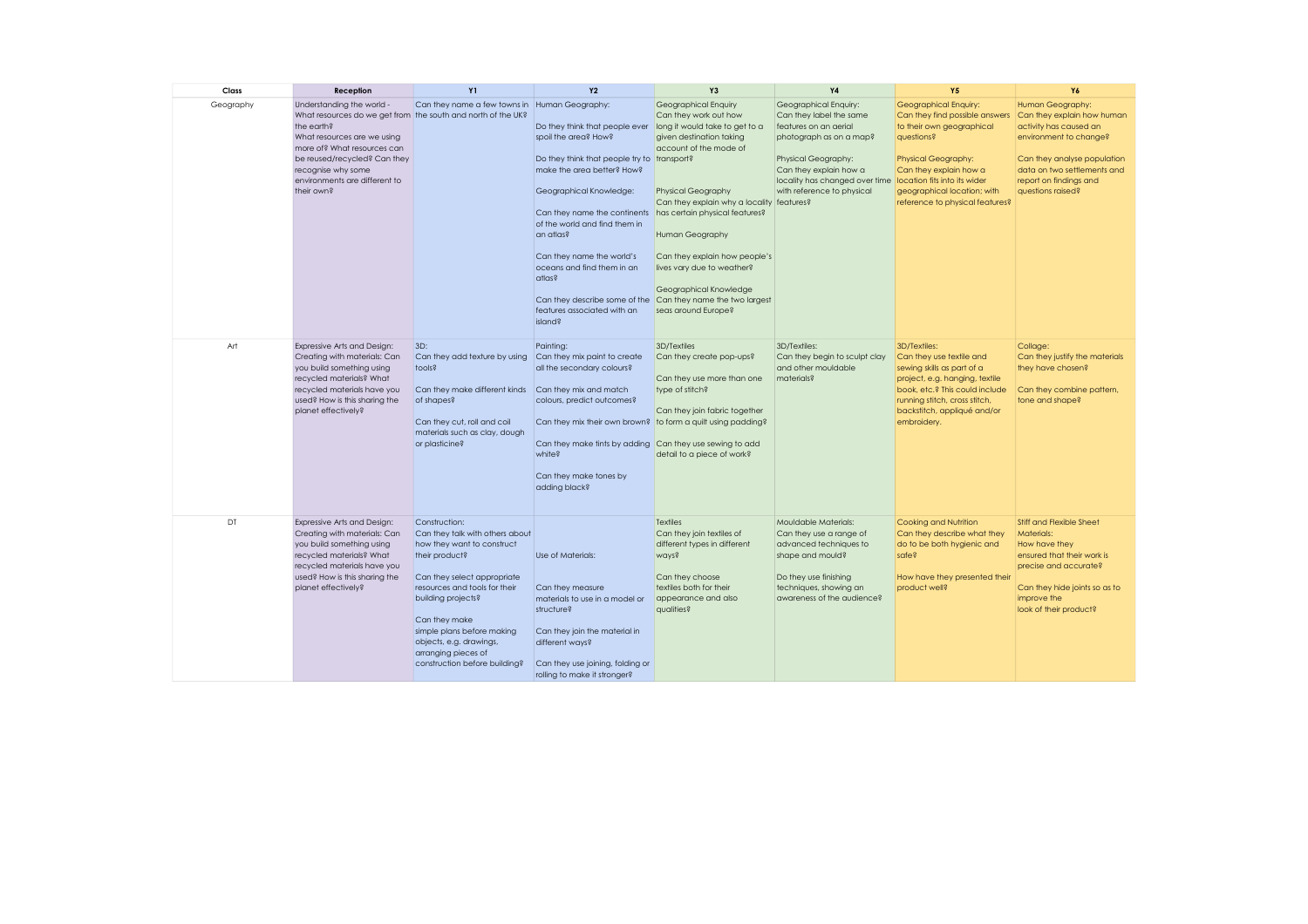| Class     | <b>Reception</b>                                                                                                       | <b>Y1</b>                                                                                                                                                                                                                                                                                                                                                                                                                                                                                                                                                                                                                                                                                                                                                                                                                                                                                                                                                                                                                                                                                                           | <b>Y2</b>                                                                                                                                                                                                                                                                                                                                                                                                                                                                                                                                                                                                                                                                                                                                                                                                                                                                                                                                                                                                                                                                                                                                         | Y <sub>3</sub>                                                                                                                                                                                                                                                                                                                                                                                                                                                                                                                                                                                                                                                                                                                                               | <b>Y4</b>                                                                                                                                                                                                                                                                                                                                                                                                                                                                                                                                                                                                                                                                                                                                                                                                                                                                                                                                                                                                                                                                                                                                                                                                     | <b>Y5</b>                                                                                                                                                                                                                                                                                                                                                                                                                                                                                                                                                                                                                                                                                                                                                                                                                                                                                                                                                                                        | <b>Y6</b>                                                                                                                                                                                                                                                                                                                                                                                                                                                                                                                                                                                                                                                                                                                                                                                                                                                                                                                                                                              |
|-----------|------------------------------------------------------------------------------------------------------------------------|---------------------------------------------------------------------------------------------------------------------------------------------------------------------------------------------------------------------------------------------------------------------------------------------------------------------------------------------------------------------------------------------------------------------------------------------------------------------------------------------------------------------------------------------------------------------------------------------------------------------------------------------------------------------------------------------------------------------------------------------------------------------------------------------------------------------------------------------------------------------------------------------------------------------------------------------------------------------------------------------------------------------------------------------------------------------------------------------------------------------|---------------------------------------------------------------------------------------------------------------------------------------------------------------------------------------------------------------------------------------------------------------------------------------------------------------------------------------------------------------------------------------------------------------------------------------------------------------------------------------------------------------------------------------------------------------------------------------------------------------------------------------------------------------------------------------------------------------------------------------------------------------------------------------------------------------------------------------------------------------------------------------------------------------------------------------------------------------------------------------------------------------------------------------------------------------------------------------------------------------------------------------------------|--------------------------------------------------------------------------------------------------------------------------------------------------------------------------------------------------------------------------------------------------------------------------------------------------------------------------------------------------------------------------------------------------------------------------------------------------------------------------------------------------------------------------------------------------------------------------------------------------------------------------------------------------------------------------------------------------------------------------------------------------------------|---------------------------------------------------------------------------------------------------------------------------------------------------------------------------------------------------------------------------------------------------------------------------------------------------------------------------------------------------------------------------------------------------------------------------------------------------------------------------------------------------------------------------------------------------------------------------------------------------------------------------------------------------------------------------------------------------------------------------------------------------------------------------------------------------------------------------------------------------------------------------------------------------------------------------------------------------------------------------------------------------------------------------------------------------------------------------------------------------------------------------------------------------------------------------------------------------------------|--------------------------------------------------------------------------------------------------------------------------------------------------------------------------------------------------------------------------------------------------------------------------------------------------------------------------------------------------------------------------------------------------------------------------------------------------------------------------------------------------------------------------------------------------------------------------------------------------------------------------------------------------------------------------------------------------------------------------------------------------------------------------------------------------------------------------------------------------------------------------------------------------------------------------------------------------------------------------------------------------|----------------------------------------------------------------------------------------------------------------------------------------------------------------------------------------------------------------------------------------------------------------------------------------------------------------------------------------------------------------------------------------------------------------------------------------------------------------------------------------------------------------------------------------------------------------------------------------------------------------------------------------------------------------------------------------------------------------------------------------------------------------------------------------------------------------------------------------------------------------------------------------------------------------------------------------------------------------------------------------|
| <b>RE</b> | Understanding the world - Why<br>is important to share? What<br>type of things do you share?<br>Who do you share with? | 1.7 What does it mean to<br>belong to a faith community?<br>Talk about what is special<br>and of value about<br>belonging to a group that is<br>important to them<br>$(B2)$ .<br>□ Show an awareness that<br>some people belong to<br>different religions (B1).<br>Recognise and name some<br>symbols of belonging<br>from their own experience, for<br>Christians and at<br>least one other religion,<br>suggesting what these<br>might mean and why they<br>matter to believers<br>$(A3)$ .<br>Give an account of what<br>happens at a traditional<br>Christian infant baptism<br>/dedication and suggest<br>what the actions and symbols<br>mean (A1).<br>I Identify two ways people<br>show they belong to<br>each other when they get<br>married (A1).<br>Respond to examples of co-<br>operation between<br>different people (C2)<br>Give examples of ways in<br>which believers express<br>their identity and belonging<br>within faith<br>communities, responding<br>sensitively to differences<br>$(B2)$ .<br>$\Box$ Identify some similarities and<br>differences between<br>the ceremonies studied (B3). | 1.8 How should we care for<br>others and the world, and why<br>does it matter?<br>□ Talk about how religions<br>teach that people are<br>valuable, giving simple<br>examples (B1).<br>Recognise that some people<br>believe God<br>created the world and so we<br>should look after<br>it (A2).<br>Re-tell Bible stories and stories what people believe<br>from another<br>faith about caring for others<br>and the world<br>$(A2)$ .<br>I Identify ways that some<br>people make a<br>response to God by caring for<br>others and the<br>world (B1).<br>□ Talk about issues of good<br>and bad, right and<br>wrong arising from the stories<br>$(C3)$ .<br>□ Talk about some texts from<br>different religions<br>that promote the 'Golden<br>Rule', and think<br>about what would happen if<br>people followed<br>this idea more (C2)<br>$\Box$ Use creative ways to express<br>their own ideas<br>about the creation story and<br>what it says<br>about what God is like (C1).<br>Give examples of ways in<br>which believers put<br>their beliefs about others and<br>the world into<br>action, making links with<br>religious stories (B1). | L2.4 Why do people pray?<br>Describe what some<br>believers say and do when<br>they pray (A1).<br>Respond thoughtfully to<br>examples of how<br>praying helps religious believers<br>$(B2)$ .<br>Describe the practice of<br>prayer in the religions<br>studied (A2).<br>□ Make connections between<br>about prayer and what they<br>do when they pray<br>$(A3)$ .<br>Describe ways in which<br>prayer can comfort and<br>challenge believers (B2).<br>Describe and comment on<br>similarities and<br>differences between how<br>Christians, Muslims<br>and Hindus pray (B3).<br>Explain similarities and<br>differences between how<br>people pray (B3).<br>Consider and evaluate the<br>significance of prayer<br>in the lives of people today<br>$(A1)$ . | L2.9 What can we learn from<br>religions about deciding what<br>is right and wrong?<br>Recall and talk about some<br>rules for living in<br>religious traditions (B2).<br>$\Box$ Find out at least two<br>teachings from religions<br>about how to live a good life<br>$(C3)$ .<br>□ Give examples of rules for<br>living from religions<br>and suggest ways in which<br>they might help<br>believers with difficult decisions Muslim practice<br>$(B1)$ .<br>□ Make connections between beliefs about<br>stories of<br>temptation and why people<br>can find it difficult<br>to be good (A2).<br>Give examples of ways in<br>which some<br>inspirational people have been guidance a Muslim<br>guided by their<br>religion (B1).<br>□ Discuss their own and others'<br>ideas about how<br>people decide right and<br>wrong $(C3)$ .<br>Explain some similarities and<br>differences<br>between the codes for living<br>used by Christians<br>and the followers of at least<br>one other religion<br>or non-religious belief system<br>$(B3)$ .<br>Express ideas about right and<br>wrong, good and<br>bad for themselves, including<br>ideas about love,<br>forgiveness, honesty, kindness<br>and generosity | U2.6 What does it mean to be<br>a Muslim in Britain today?<br>Describe the Five Pillars of<br>Islam and give<br>examples of how these affect<br>the everyday<br>lives of Muslims (A1).<br>Identify three reasons why<br>the Holy Qur'an<br>is important to Muslims, and<br>how it makes<br>a difference to how they live<br>$(B1)$ .<br>Make connections between<br>of the Five Pillars and their<br>God and the Prophet<br>Muhammad (A2).<br>Describe and reflect on the<br>significance of<br>the Holy Qur'an to Muslims (B1).<br>Describe the forms of<br>uses and compare them to<br>forms of<br>guidance experienced by the<br>pupils (A2).<br>Make connections between<br>the key<br>functions of the mosque and<br>the beliefs of<br>Muslims (A1).<br>Comment thoughtfully on<br>the value and<br>purpose of religious practices<br>and rituals in<br>a Muslim's daily life (B1).<br>$\Box$ Answer the title key question<br>from different<br>perspectives, including their<br>own (C1). | U2.8: What difference does it<br>make to believe in Ahimsa<br>(harmlessness), Grace, and<br>Ummah (community)?<br>Describe what Ahimsa,<br>Grace or Ummah mean to<br>religious people (A1).<br>Respond sensitively to<br>examples of religious practice<br>with ideas of their own (B2).<br>□ Make connections between<br>beliefs and behaviour in<br>different religions (A1).<br>Outline the challenges of<br>being a Hindu, Christian or<br>Muslim in Britain today (B2).<br>□ Make connections between<br>belief in ahimsa, grace and<br>Ummah, teachings and<br>sources of<br>wisdom in the three religions<br>$(A1)$ .<br>Consider similarities and<br>differences between beliefs<br>and behaviour in different<br>faiths (B3).<br>Explain similarities in ways in<br>which key beliefs make a<br>difference to life in two or three<br>religions (A1).<br>Consider and evaluate the<br>significance of the three key<br>ideas studied, in relation to<br>their own ideas (B3). |
|           |                                                                                                                        |                                                                                                                                                                                                                                                                                                                                                                                                                                                                                                                                                                                                                                                                                                                                                                                                                                                                                                                                                                                                                                                                                                                     | □ Answer the title question<br>thoughtfully, in the<br>light of their learning in this unit<br>$(C1)$ .                                                                                                                                                                                                                                                                                                                                                                                                                                                                                                                                                                                                                                                                                                                                                                                                                                                                                                                                                                                                                                           |                                                                                                                                                                                                                                                                                                                                                                                                                                                                                                                                                                                                                                                                                                                                                              | $(C3)$ .                                                                                                                                                                                                                                                                                                                                                                                                                                                                                                                                                                                                                                                                                                                                                                                                                                                                                                                                                                                                                                                                                                                                                                                                      |                                                                                                                                                                                                                                                                                                                                                                                                                                                                                                                                                                                                                                                                                                                                                                                                                                                                                                                                                                                                  |                                                                                                                                                                                                                                                                                                                                                                                                                                                                                                                                                                                                                                                                                                                                                                                                                                                                                                                                                                                        |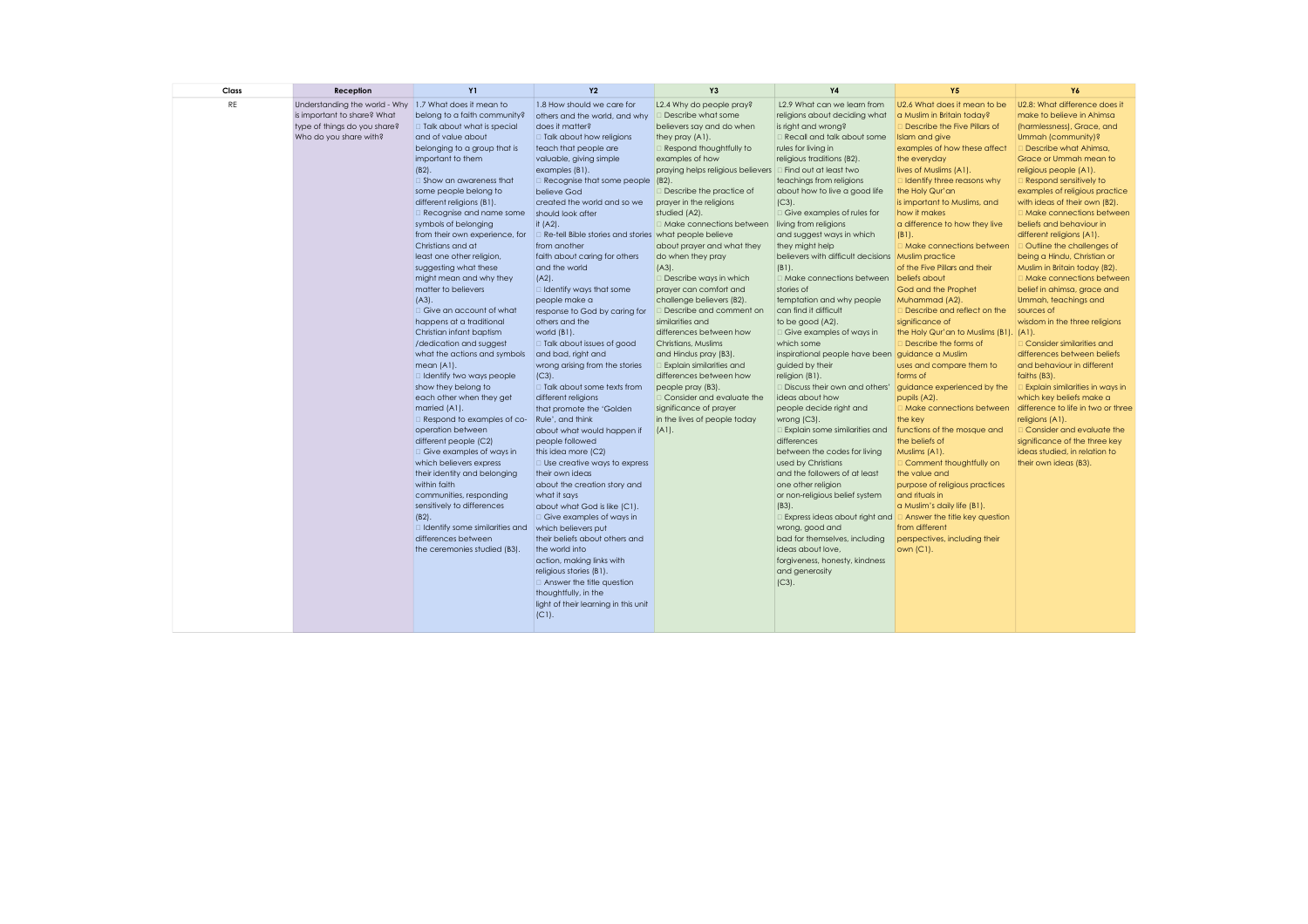| Class     | Reception                                                                                                                                                                                                                                                                                                                                                                  | <b>Y1</b>                                                                                                                                                                                                                                                                                                                            | <b>Y2</b>                                                                                                                                                                                                                                                                                                                                | <b>Y3</b>                                                                                                                                                                                          | <b>Y4</b>                                                                                                                                                                                                                                                                                                                                                                                                                                                                   | <b>Y5</b>                                                                                                                                                                                                                                                                                                                                                                                                                                                                                                         | Y6                                                                                                                                                                                                            |
|-----------|----------------------------------------------------------------------------------------------------------------------------------------------------------------------------------------------------------------------------------------------------------------------------------------------------------------------------------------------------------------------------|--------------------------------------------------------------------------------------------------------------------------------------------------------------------------------------------------------------------------------------------------------------------------------------------------------------------------------------|------------------------------------------------------------------------------------------------------------------------------------------------------------------------------------------------------------------------------------------------------------------------------------------------------------------------------------------|----------------------------------------------------------------------------------------------------------------------------------------------------------------------------------------------------|-----------------------------------------------------------------------------------------------------------------------------------------------------------------------------------------------------------------------------------------------------------------------------------------------------------------------------------------------------------------------------------------------------------------------------------------------------------------------------|-------------------------------------------------------------------------------------------------------------------------------------------------------------------------------------------------------------------------------------------------------------------------------------------------------------------------------------------------------------------------------------------------------------------------------------------------------------------------------------------------------------------|---------------------------------------------------------------------------------------------------------------------------------------------------------------------------------------------------------------|
| Music     | Expressive arts and design:<br>Being imaginative and<br>expressive - Can you create an pictures?<br>instrument using recycled<br>materials? Can you create<br>music in a group or on your<br>own related to the planet we<br>live on? Can they listen to<br>music and explain their<br>thoughts and feelings about<br>that piece of music?<br>Understanding the world: How | Composing:<br>Can they show sounds by using Can they order sounds to                                                                                                                                                                                                                                                                 | Composing:<br>create a beginning, middle<br>and end?<br>Can they create music in<br>response to different starting<br>points?<br>Can they choose sounds which Can they play clear notes on<br>create an effect?<br>Can they use symbols to<br>represent sounds?<br>Can they make connections<br>between notations and<br>musical sounds? | Appraising<br>Can they recognise the work of change in timbre can change<br>at least one famous<br>composer?<br>Performing<br>instruments?<br>Composing<br>Can they compose melodies<br>and songs? | Appraising:<br>Can they identify how a<br>the effect of a piece of music?<br>Performing:<br>Can they use selected pitches<br>simultaneously to produce<br>simple harmony?                                                                                                                                                                                                                                                                                                   | Composing<br>Can they use a music<br>diary to record aspects of<br>the composition process?<br>Appraising<br>Can they suggest<br>improvements to their<br>own or others' work?<br>Presentation:                                                                                                                                                                                                                                                                                                                   | Composing:<br>Do they recognise that<br>different forms of notation<br>serve different purposes?<br>Can they use different forms of<br>notation?<br>Appraising:<br>Can they refine and improve<br>their work? |
| Computing | will you use the iPad to capture<br>and edit a photograph? How<br>will you create a video of<br>researched information using<br>clips/ iMovie?                                                                                                                                                                                                                             | Algorithms and Programs:<br>Can they create a simple series<br>of instructions - left and right?<br>Can they record their routes?<br>Do they understand forwards,<br>backwards, up and down?<br>Can they put two instructions<br>together to control a<br>programmable toy?<br>Can they begin to plan and<br>test a Bee-bot journey? | Can they record sounds into<br>software and playback?<br>Can they insert pre recorded<br>sounds into a presentation?<br>Can they capture still and<br>moving images?                                                                                                                                                                     | Algorithms and Programs<br>Can they draw a square,<br>rectangle and other regular<br>shapes on the screen, using<br>commands?<br>Can they write more complex<br>programs?                          | Algorithms and Programs:<br>Can they use repeat<br>instructions to draw regular<br>shapes on screen, using<br>commands?<br>Can they experiment with<br>variables to control models?<br>Can they make turns specifying<br>the degrees?<br>Can they give an on-screen<br>robot specific directional<br>instructions that takes them<br>from x to y?<br>Can they make accurate<br>predictions about the outcome Can they capture sounds,<br>of a program they have<br>written? | Can they use a range of<br>presentation applications?<br>Do they consider the audience<br>when editing a simple film?<br>Do they know how to prepare<br>and then present a simple film?<br>Can they use ICT to record<br>sounds and capture both still<br>and video images?<br>Can they make a homepage<br>for a website that contains links<br>to other pages?<br>images and video?<br>Can they use the word count<br>tool to check the length of a<br>document?<br>Can they use bullets and<br>numbering tools? | Communicating:<br>Can they conduct a video<br>chat with people in another<br>country or organisation?                                                                                                         |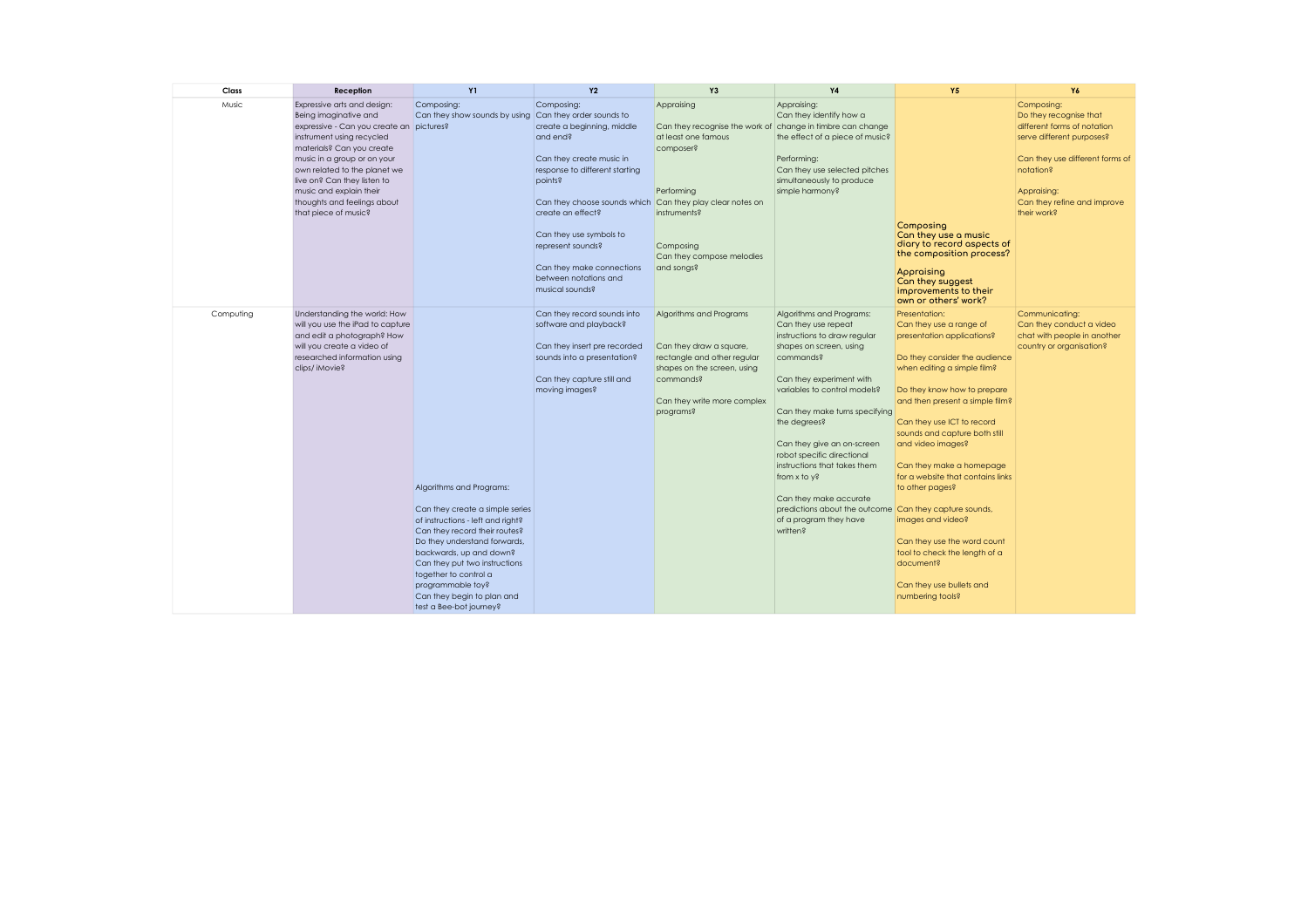| Class<br>Reception                                                                                                                                                                                                                                                                                      | <b>Y1</b>                                                                                    | <b>Y2</b>                                                                                                                                                                                                                                                                                                                                                                                                                                                                                                                                                                                                                                                             | Y <sub>3</sub>                                                                                                                                                                                                                                                                                                                                                       | <b>Y4</b>                                                                                                                                                                                                                                                                                                                                                                                                                                                                                                                                                                                                                                       | <b>Y5</b>                                                                                                                                                                                                                                                                                                                                                                                                                                                                                                                                                                                                                                     | Y6                                                                                                                                                                                                                                                                                                                                                                                                                                                                                                                                                                                                                                                                                                                                                                     |
|---------------------------------------------------------------------------------------------------------------------------------------------------------------------------------------------------------------------------------------------------------------------------------------------------------|----------------------------------------------------------------------------------------------|-----------------------------------------------------------------------------------------------------------------------------------------------------------------------------------------------------------------------------------------------------------------------------------------------------------------------------------------------------------------------------------------------------------------------------------------------------------------------------------------------------------------------------------------------------------------------------------------------------------------------------------------------------------------------|----------------------------------------------------------------------------------------------------------------------------------------------------------------------------------------------------------------------------------------------------------------------------------------------------------------------------------------------------------------------|-------------------------------------------------------------------------------------------------------------------------------------------------------------------------------------------------------------------------------------------------------------------------------------------------------------------------------------------------------------------------------------------------------------------------------------------------------------------------------------------------------------------------------------------------------------------------------------------------------------------------------------------------|-----------------------------------------------------------------------------------------------------------------------------------------------------------------------------------------------------------------------------------------------------------------------------------------------------------------------------------------------------------------------------------------------------------------------------------------------------------------------------------------------------------------------------------------------------------------------------------------------------------------------------------------------|------------------------------------------------------------------------------------------------------------------------------------------------------------------------------------------------------------------------------------------------------------------------------------------------------------------------------------------------------------------------------------------------------------------------------------------------------------------------------------------------------------------------------------------------------------------------------------------------------------------------------------------------------------------------------------------------------------------------------------------------------------------------|
| PSHE/RSE<br>Personal, Social and Emotional<br>Development: Managing self,<br>self regulation and building<br>relationships - Can I give my<br>opinions in a way that is<br>respectful to others? Can I think<br>about how other might feel?<br>Can I explain/demonstrate<br>how I regulate my emotions? | L4: that they belong to<br>different groups and<br>communities such as family<br>and school. | L3. that people and other<br>living things have rights and<br>that everyone has<br>responsibilities to protect<br>those rights (including<br>protecting others' bodies<br>and feelings; being able to<br>take turns, share and<br>understand the need to<br>return things that have been<br>borrowed.<br>L5: what improves and<br>harms their local, natural<br>and built environments and<br>develop strategies and skills<br>needed to care for these<br>(including conserving<br>energy).<br>L7: about the role money<br>plays in their lives including<br>how to keep it safe, choices<br>about spending or saving<br>money and what influences<br>those choices. | L10, to recognise the role of<br>voluntary, community and<br>pressure groups, especially<br>in relation to health and<br>wellbeing<br>L13. about the role money<br>plays in their own and<br>others' lives, including how<br>to manage their money and<br>about being a critical<br>consumer<br>L17, to explore and critique<br>how the media present<br>information | L1, to research, discuss and<br>debate topical issues,<br>problems and events that<br>are of concern to them and<br>to appropriate people<br>L2. why and how rules and<br>laws that protect them and<br>others are made and<br>enforced, why different rules<br>are needed in different<br>situations and how to take<br>part in making and<br>changing rules<br>L15, that resources can be<br>allocated in different ways<br>and that these economic<br>choices affect individuals.<br>communities and the<br>sustainability of the<br>environment across the<br>world<br>L17, to explore and critique<br>how the media present<br>information | L18. to critically examine<br>what is presented to them in<br>social media and why it is<br>important to do so;<br>offer their recommendations understand how information<br>contained in social media<br>can misrepresent or mislead; H19. about human<br>the importance of being<br>careful what they forward to are conceived and born.<br>others.<br>R2. to recognise what<br>constitutes a positive,<br>healthy relationship and<br>develop the skills to form<br>and maintain positive and<br>healthy relationships<br>R3. to recognise ways in<br>which a relationship can be<br>unhealthy and whom to talk<br>to if they need support | H8. about change,<br>including transitions<br>(between key stages and<br>schools), loss, separation,<br>divorce and bereavement<br>reproduction-how babies<br>(Parental Right to<br>withdrawal).<br>H20, about taking care of<br>their body, understanding<br>that they have the right to<br>protect their body from<br>inappropriate and<br>unwanted contact.<br>H24, the responsible use of<br>mobile phones: safe<br>keeping (looking after it)<br>and safe user habits (time<br>limits, use of passcode,<br>turning it off at night etc.)<br>H25. how to manage<br>requests for images of<br>themselves or others; what is<br>and is not appropriate to<br>ask for or share; who to talk<br>to if they feel uncomfortable<br>or are concerned by such a<br>request |